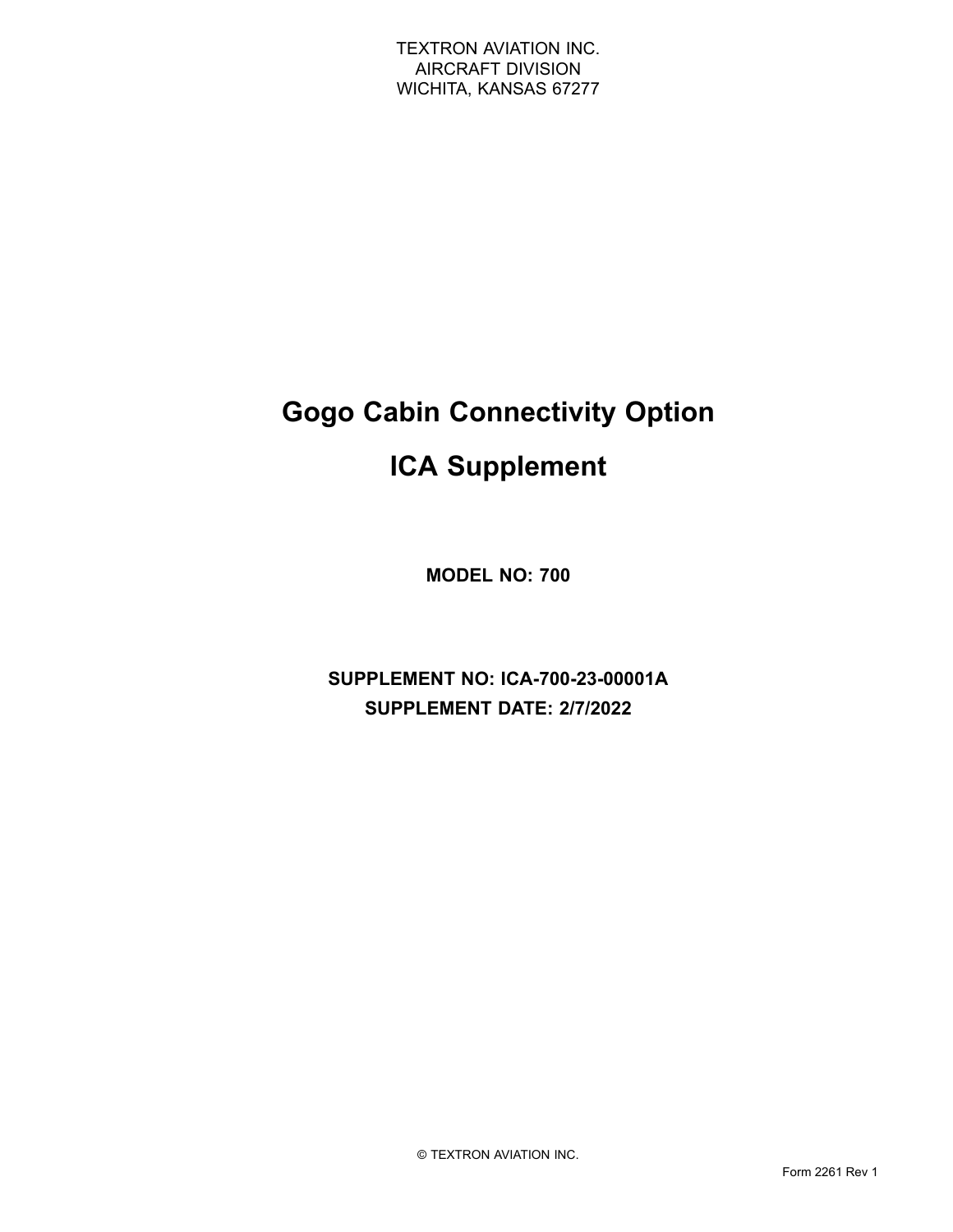#### **REVISIONS**

| ICA-700-23-00001                                                                                                                                               | Rev: A             | Date: Feb 7/2022 |  |  |
|----------------------------------------------------------------------------------------------------------------------------------------------------------------|--------------------|------------------|--|--|
| <b>ICA Summary</b>                                                                                                                                             | Pages 1-5          |                  |  |  |
| <b>Manuals Affected</b>                                                                                                                                        | <b>Description</b> | <b>Title</b>     |  |  |
| Maintenance Manual                                                                                                                                             |                    |                  |  |  |
| This ICA supplement was incorporated in Revision 1 of the Model 700 Maintenance Manual rendering<br>this ICA Supplement Obsolete.                              |                    |                  |  |  |
| Appendix A: Illustrated Parts<br>Catalog                                                                                                                       |                    |                  |  |  |
| This ICA supplement was incorporated in Revision 1 of the Model 700 Illustrated Parts Catalog<br>$\bullet$<br>rendering this ICA Supplement Appendix Obsolete. |                    |                  |  |  |
| Appendix B: Wiring Diagram<br>Manual                                                                                                                           |                    |                  |  |  |
| This ICA supplement was incorporated in Revision 1 of the Model 700 Wiring Diagram Manual<br>$\bullet$<br>rendering this ICA Supplement Appendix Obsolete.     |                    |                  |  |  |

| ICA-700-23-00001                                                                                                                                                                                                                                       |  | $Rev: -$                                          | Date: Nov 25/2019                                                      |
|--------------------------------------------------------------------------------------------------------------------------------------------------------------------------------------------------------------------------------------------------------|--|---------------------------------------------------|------------------------------------------------------------------------|
| ICA Summary                                                                                                                                                                                                                                            |  | Pages 1-10                                        |                                                                        |
| <b>Manuals Affected</b>                                                                                                                                                                                                                                |  | <b>Description</b>                                | <b>Title</b>                                                           |
| Maintenance Manual                                                                                                                                                                                                                                     |  | Supplier<br><b>Publication List</b><br>pages 1-13 | <b>Supplier Publication List</b>                                       |
| Adds the Gogo Business Aviation AVANCE L5i and the L5 General Installation Guidance Manual.<br>Adds the Iridium NextGen ST 4300 Installation Manual.                                                                                                   |  |                                                   |                                                                        |
| Maintenance Manual                                                                                                                                                                                                                                     |  | 06-40-00 pages<br>$1 - 53$                        | Access Plates and Panels Identification - Description<br>and Operation |
| Adds the serialization to the Media Share Port (UK501) and the PC Data Port (UK502) to Table 5.<br>Adds the serialization to the Aircell ATG Antenna (YY591/YY587) and adds the forward/aft Gogo Dual<br>Directional Antenna (YY592/YY593) to Table 6. |  |                                                   |                                                                        |
| Maintenance Manual                                                                                                                                                                                                                                     |  | 06-60-00 pages<br>$1 - 6$                         | Airplane Antenna Locations - Description and Operation                 |
| Adds the fwd and aft Gogo Antennas.                                                                                                                                                                                                                    |  |                                                   |                                                                        |
| Maintenance Manual                                                                                                                                                                                                                                     |  | 23-00-00 pages<br>$1 - 3$                         | <b>Communications - General</b>                                        |
| Adds the Gogo ST 4300 Iridium Phone System, Gogo Smart Cabin System, and Gogo Avance L5<br>$\bullet$<br>Broadband System to the Description.<br>Adds the USB Device to Table 1.                                                                        |  |                                                   |                                                                        |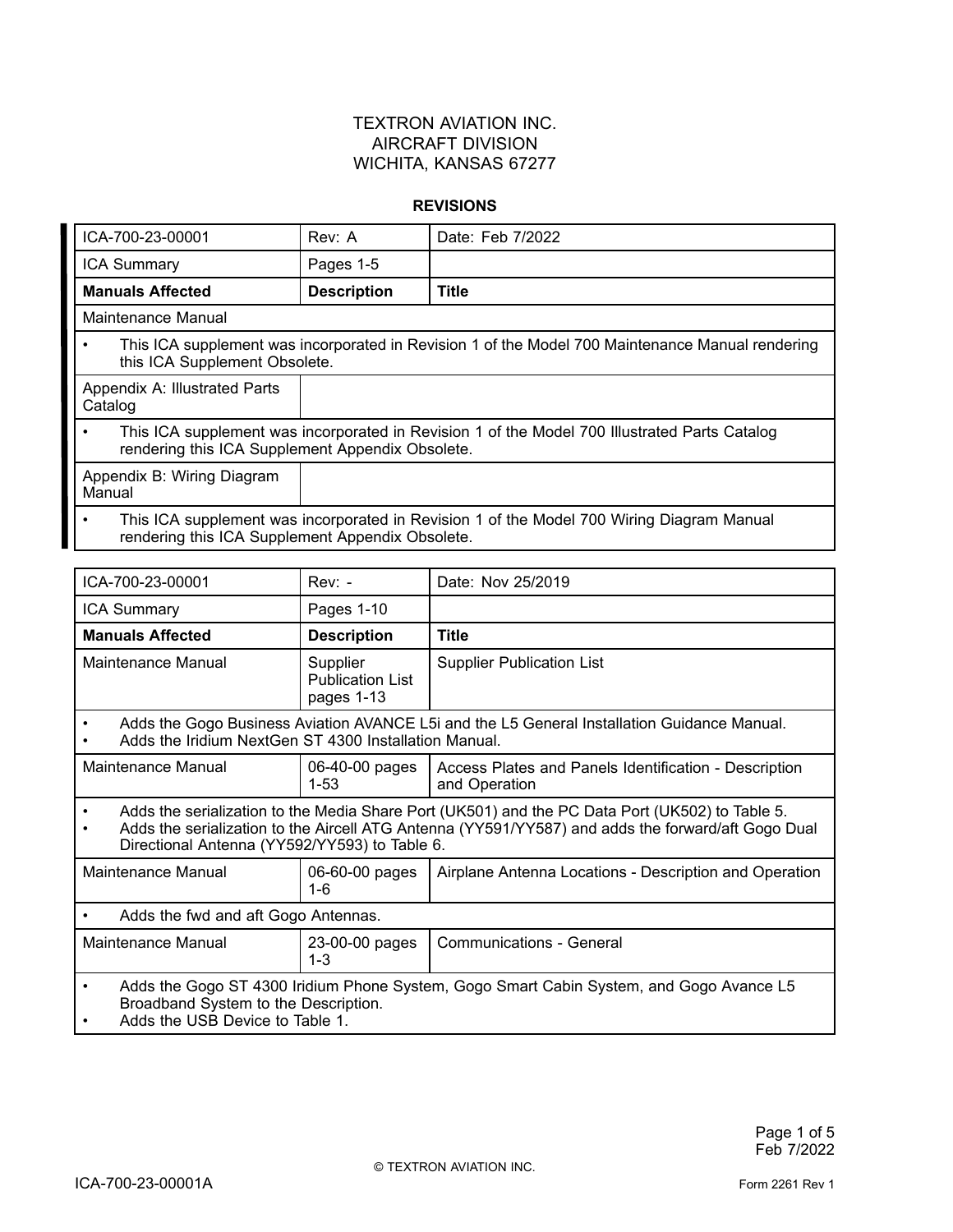| Maintenance Manual                                                                                                                         | 23-12-00 pages<br>$1 - 2$ | Gogo ST 4300 Iridium Phone System - Description and<br>Operation                                       |  |  |
|--------------------------------------------------------------------------------------------------------------------------------------------|---------------------------|--------------------------------------------------------------------------------------------------------|--|--|
|                                                                                                                                            | 23-12-00 page<br>101      | Gogo ST 4300 Iridium Phone System - Troubleshooting                                                    |  |  |
|                                                                                                                                            | 23-12-00 pages<br>501-503 | Gogo ST 4300 Iridium Phone System - Adjustment/Test                                                    |  |  |
|                                                                                                                                            | 23-12-05 pages<br>401-403 | Gogo ST 4300 Satellite Transceiver - Removal/Installation                                              |  |  |
| Adds the Gogo ST 4300 Iridium Phone System.                                                                                                |                           |                                                                                                        |  |  |
| Maintenance Manual                                                                                                                         | 23-14-00 pages<br>$1 - 2$ | Gogo Smart Cabin System - Description and Operation                                                    |  |  |
|                                                                                                                                            | 23-14-05 pages<br>401-403 | Gogo Smart Cabin System Router - Removal/Installation                                                  |  |  |
| Adds the Gogo Smart Cabin System.                                                                                                          |                           |                                                                                                        |  |  |
| Maintenance Manual                                                                                                                         | 23-15-00 pages<br>$1 - 4$ | Thrane and Thrane Aviator 300 Swiftbroadband System<br>- Description and Operation                     |  |  |
| Adds information about the Gogo Avance L5 Broadband System and the Gogo Smart Cabin System.                                                |                           |                                                                                                        |  |  |
| Maintenance Manual                                                                                                                         | 23-15-00 pages<br>501-508 | Thrane and Thrane Aviator 300 Swiftbroadband System<br>- Adjustment/Test                               |  |  |
| Adds the Thrane and Thrane Aviator 300 SwiftBroadband System Configuration.<br>Adds the serialization to the different operational checks. |                           |                                                                                                        |  |  |
| Maintenance Manual                                                                                                                         | 23-15-05 pages<br>401-405 | Thrane and Thrane TT-5006 Satcom Intermediate Gain<br>Antenna (IGA) - Removal/Installation             |  |  |
|                                                                                                                                            | 23-15-10 pages<br>401-403 | Thrane and Thrane TT-5019A Iridium Filter -<br>Removal/Installation                                    |  |  |
|                                                                                                                                            | 23-15-15 pages<br>401-404 | Thrane and Thrane TT-5040A Swiftbroadband Unit<br>(SBU) - Removal/Installation                         |  |  |
|                                                                                                                                            | 23-15-20 pages<br>401-403 | Thrane and Thrane TT-5040A-001 Configuration Module<br>- Removal/Installation                          |  |  |
|                                                                                                                                            | 23-15-25 pages<br>401-403 | Thrane and Thrane TT-5016A High Power/Low Noise<br>Amplifier and Duplexer (HLD) - Removal/Installation |  |  |
| Revised the return to service for the Post-Maintenance Checks.                                                                             |                           |                                                                                                        |  |  |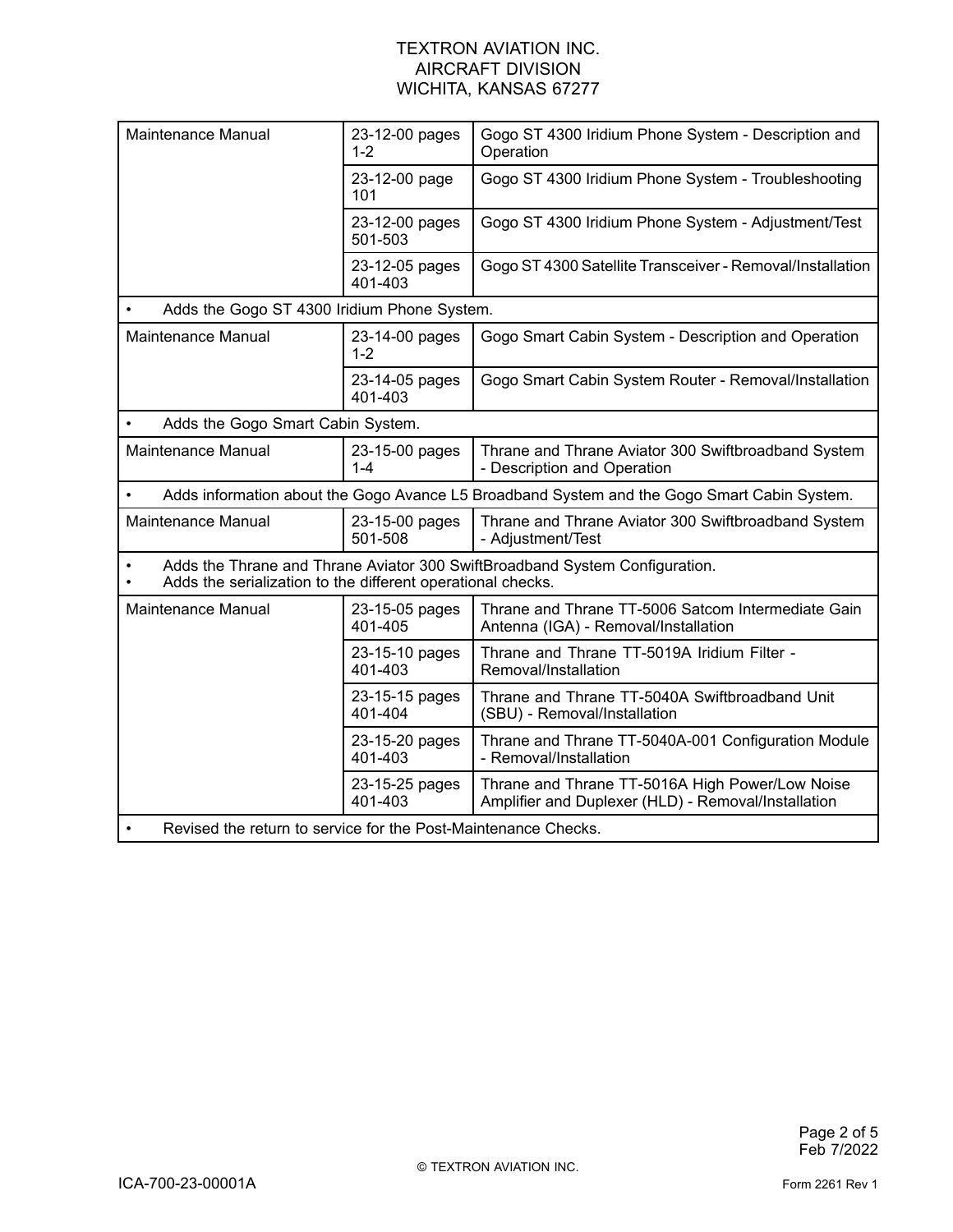| Maintenance Manual                                             | 23-16-00 pages<br>$1 - 3$ | Aircell ATG 4000 Broadband System - Description and<br>Operation       |
|----------------------------------------------------------------|---------------------------|------------------------------------------------------------------------|
|                                                                | 23-16-00 pages<br>101-103 | Aircell ATG 4000 Broadband System - Troubleshooting                    |
|                                                                | 23-16-00 pages<br>501-504 | Aircell ATG 4000 Broadband System - Adjustment/Test                    |
|                                                                | 23-16-05 pages<br>401-405 | Aircell Air-to-Ground (ATG) Antenna - Removal/<br>Installation         |
|                                                                | 23-16-10 pages<br>401-403 | Aircell ATG 4000 Broadband Transceiver -<br>Removal/Installation       |
|                                                                | 23-16-15 pages<br>401-403 | Aircell ATG 4000 Configuration Module -<br>Removal/Installation        |
|                                                                | 23-18-00 pages<br>$1 - 3$ | Aircell Axxess II Iridium Phone System - Description and<br>Operation  |
|                                                                | 23-18-00 pages<br>101-102 | Aircell Axxess II Iridium Phone System - Troubleshooting               |
|                                                                | 23-18-00 pages<br>501-503 | Aircell Axxess II Iridium Phone System - Adjustment/Test               |
|                                                                | 23-18-05 pages<br>401-403 | Aircell Axxess II Satellite Transceiver - Removal/<br>Installation     |
| Adds the serialization for Airplanes -0001 thru -0016.         |                           |                                                                        |
| <b>Maintenance Manual</b>                                      | 23-18-10 pages<br>401-403 | Aircell Axxess II Dual Inmarsat Filter - Removal/<br>Installation      |
|                                                                | 23-18-15 pages<br>401-404 | Aircell Axxess II Dual Iridium Antenna -<br>Removal/Installation       |
| Revised the return to service for the Post-Maintenance Checks. |                           |                                                                        |
|                                                                | 23-18-20 pages<br>401-403 | Aircell Axxess II Cabin Telecom Router (CTR) -<br>Removal/Installation |
| Adds the serialization for Airplanes -0001 thru -0016.         |                           |                                                                        |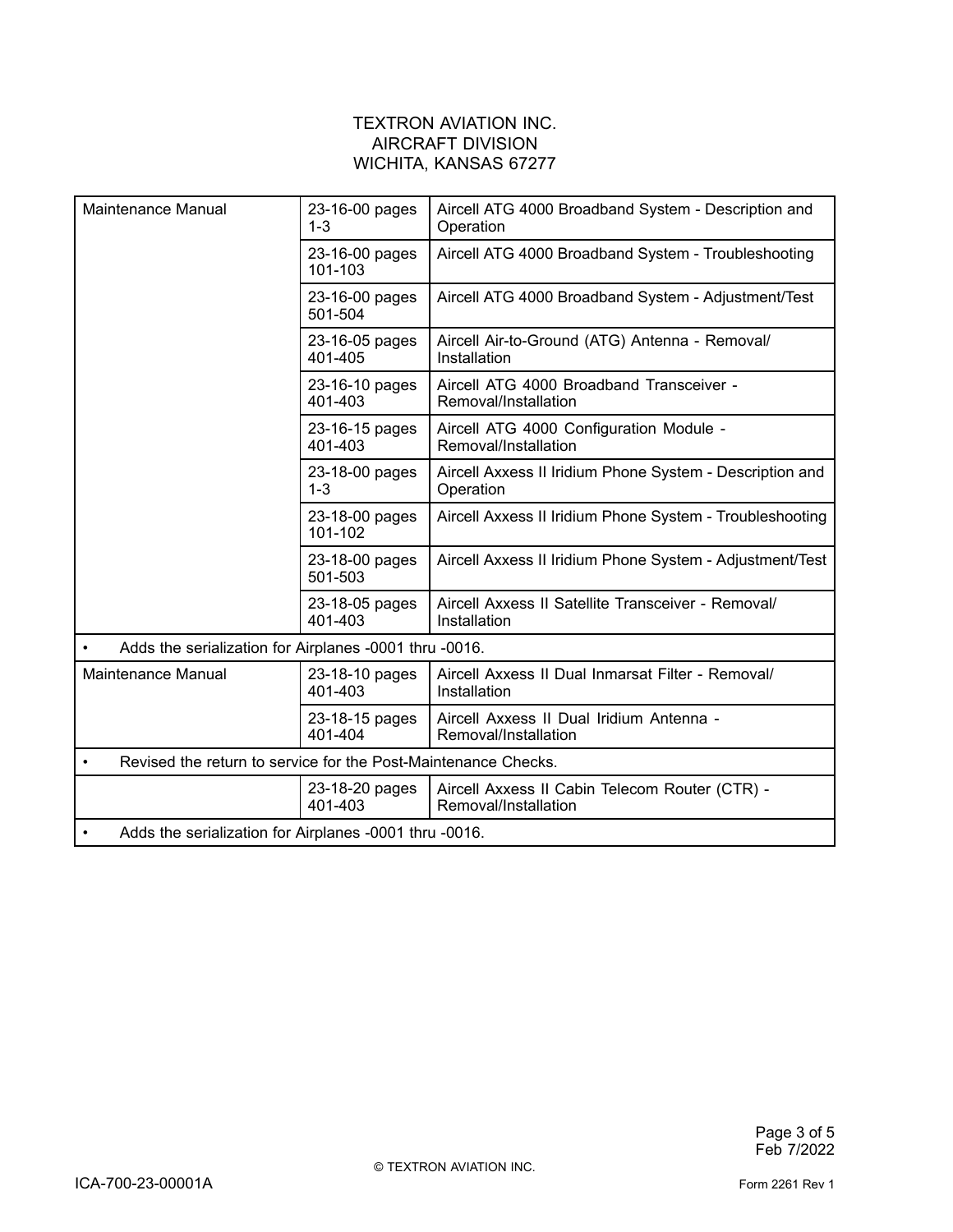| Maintenance Manual                                     | 23-19-00 pages<br>$1 - 3$           | Gogo Avance L5 Broadband System - Description and<br>Operation |
|--------------------------------------------------------|-------------------------------------|----------------------------------------------------------------|
|                                                        | 23-19-00 pages<br>101-103           | Gogo Avance L5 Broadband System - Troubleshooting              |
|                                                        | 23-19-00 pages<br>501-504           | Gogo Avance L5 Broadband System - Adjustment/Test              |
|                                                        | 23-19-05 pages<br>401-404           | Gogo Dual Directional Antenna - Removal/Installation           |
|                                                        | 23-19-10 pages<br>401-405           | Gogo Avance L5 Transceiver - Removal/Installation              |
|                                                        | 23-19-15 pages<br>401-403           | Gogo Avance L5 Configuration Module -<br>Removal/Installation  |
|                                                        | 23-19-20 pages<br>401-403           | Media Share Port - Removal/Installation                        |
|                                                        | 23-19-25 pages<br>401-403           | PC Data Port - Removal/Installation                            |
|                                                        | 23-19-30 pages<br>401-403           | Remote Wi-Fi Antenna - Removal/Installation                    |
|                                                        | 23-19-35 pages<br>401-403           | Terrestrial Modem Antenna - Removal/Installation               |
| Adds the Gogo Avance L5 Broadband System.<br>$\bullet$ |                                     |                                                                |
| Appendix A: Illustrated Parts                          | 23-12-05 page 1                     | Gogo ST 4300 Satellite Transceiver                             |
| Catalog                                                | 23-14-00 page 1                     | Gogo Smart Cabin System                                        |
|                                                        | 23-16-00 page 1                     | Aircell ATG 4000 Broadband Air-to-Ground System                |
|                                                        | 23-19-00 pages<br>$1 - 2$           | Gogo Avance L5 Broadband System                                |
|                                                        | 23-19-05 page 1                     | Gogo Dual Directional Antenna                                  |
|                                                        | 23-19-20 page 1                     | Media Share and Data Panel Port                                |
|                                                        | 23-19-30 page 1                     | Remote Wi-Fi Antenna                                           |
|                                                        | 23-19-35 page 1                     | <b>Terrestrial Modem Antenna</b>                               |
| Appendix B: Wiring Diagram<br>Manual                   | 23-16-01 Figure<br>01 pages $0-3$   | <b>Broadband ATG</b>                                           |
|                                                        | 23-16-01 Figure<br>02 pages 0-7     | Broadband - ATG                                                |
|                                                        | 23-18-01 Figure<br>01 pages 0-3     | <b>Aircell Axxess</b>                                          |
|                                                        | 23-18-01 Figure<br>$02$ pages $0-3$ | Gogo Iridium XCVR                                              |
|                                                        | 23-19-01 Figure<br>01 pages 0-7     | MOD - Avance L5                                                |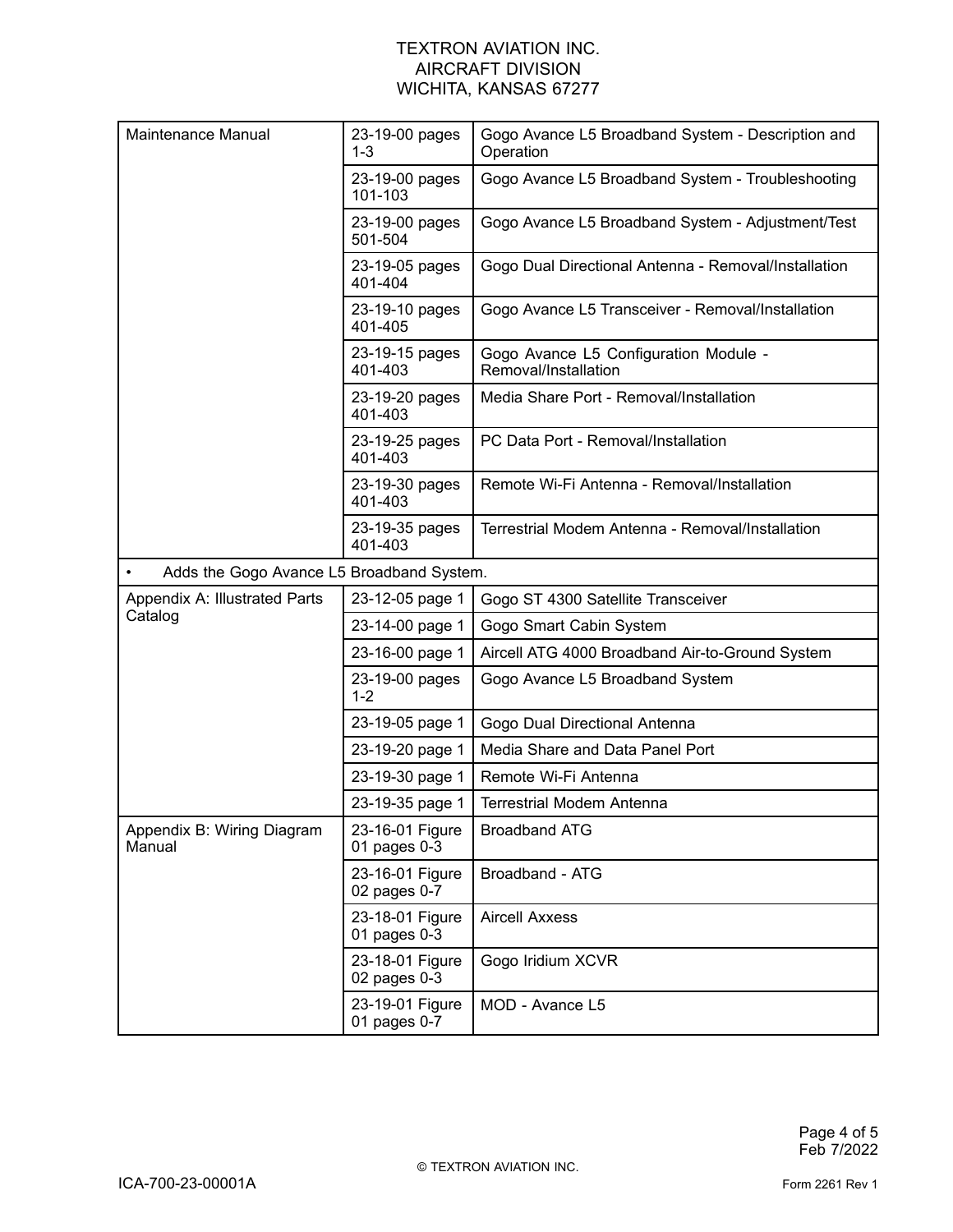#### **1. ICA Obsolescence**

A. This publication and its contents have been incorporated into the applicable manuals in the revisions noted above. Refer to the most current revision of the manuals listed above for the most up to date Instructions for Continued Airworthiness.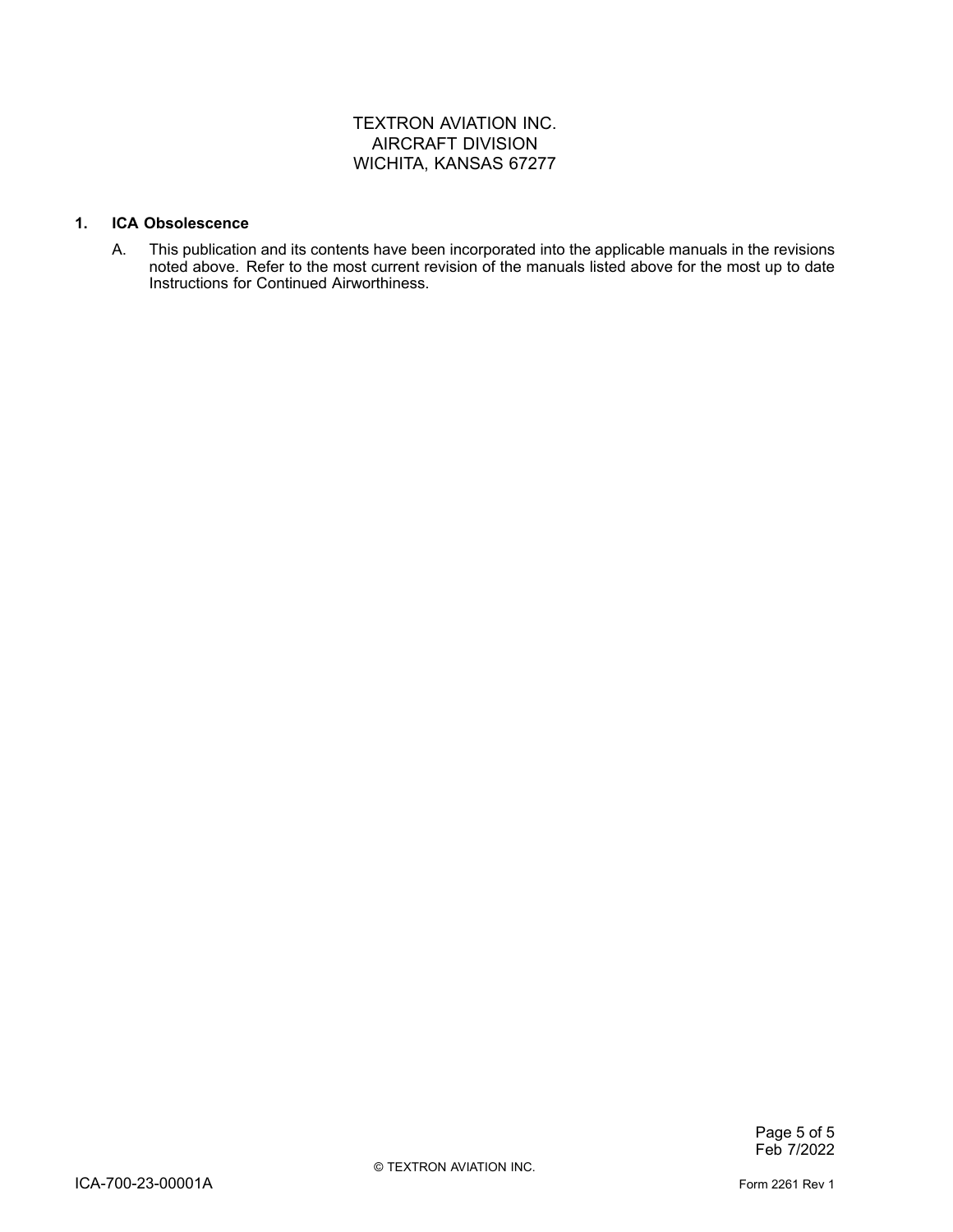# **SUPPLEMENT NO: ICA-700-23-00001A**

# **APPENDIX A: ILLUSTRATED PARTS CATALOG**

**2. This ICA supplement was incorporated in Revision 1 of the Model 700 Illustrated Parts Catalog rendering this ICA Supplement Appendix Obsolete.**